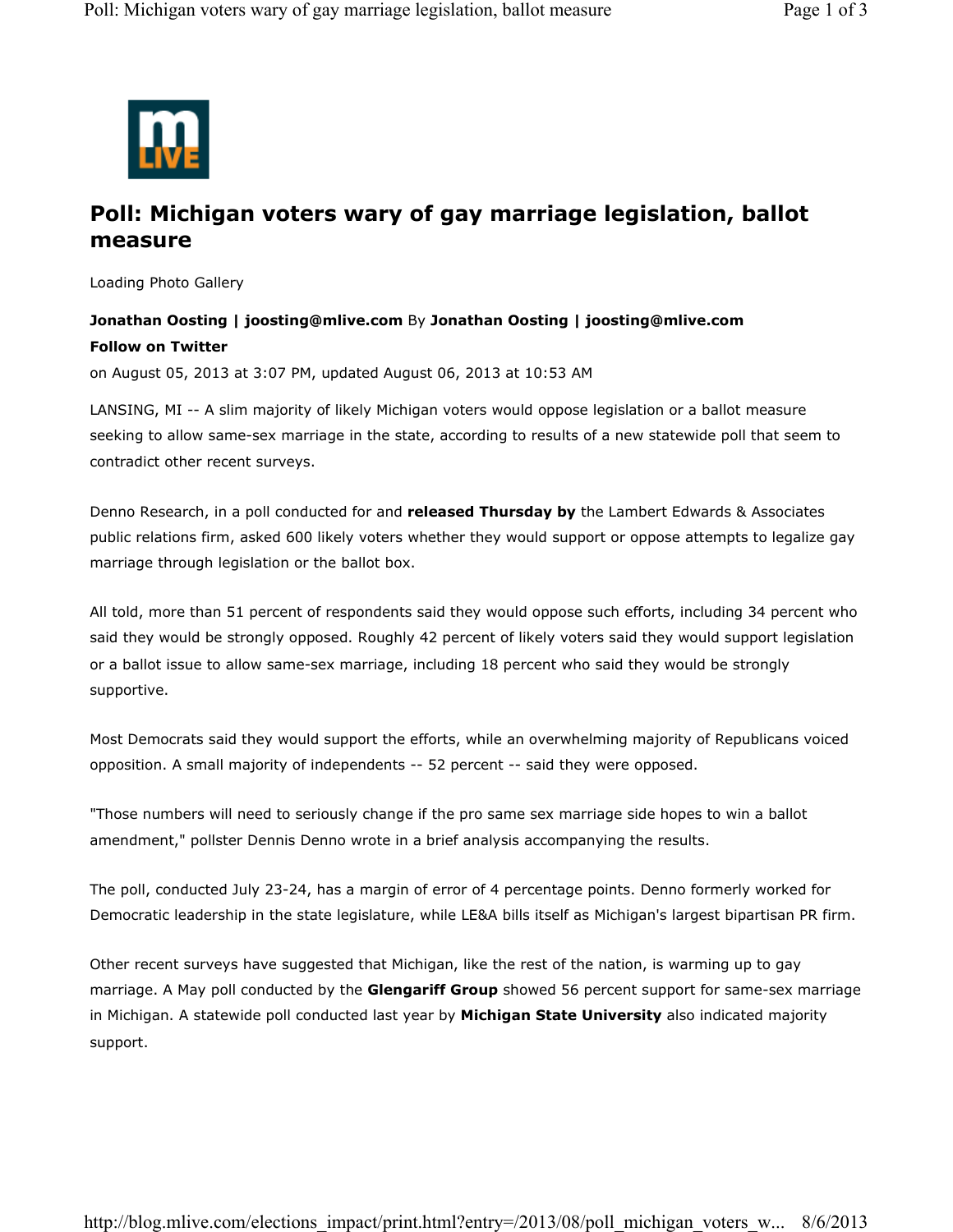Those numbers, along with anticipation that the Supreme Court would overturn a key provision of the federal Defense of Marriage Act, prompted Lansing Democrats to introduce **a series of bills** seeking to repeal Michigan's ban on same-sex marriage, which was approved by nearly 59 percent of voters in 2004.

The legislation is unlikely to advance in Michigan's Republican-led Legislature, however, and same-sex marriage advocates are looking at 2016 for a potential statewide ballot proposal.

Emily Dievendorf of Equality Michigan, who is helping plan a possible ballot initiative, questioned the timeliness of the poll results, suggesting that older, conservative voters were over -represented in the survey.

"The numbers aren't terrible, but I don't think they reflect the support of voters today," she said. "Michigan is really coming together. Everybody is very excited to get to work. It's just a matter of what happens when. It does seem inevitable that we will repeal this ban."

Asked about the latest polling numbers, David Maluchnik of the Michigan Catholic Conference said it "appears the brakes should be placed on the 'inevitable' framing of the issue."

"The defeat of marriage redefinition in Illinois amplifies this point," he continued, referring to legislation that stalled in that state last session but may still be revisited this fall.

In addition to legislation and a potential ballot proposal, Michigan's same-sex marriage ban is being challenged in federal court. U.S. District Judge Bernard Friedman is expected to hear arguments this October in a lawsuit filed on behalf of a gay couple from Hazel Park.

The couple, who have independently adopted three specialneeds children, initially sued the state to win joint custody of their kids, which current Michigan law does not allow for unmarried parents. They eventually expanded their suit to challenge the constitutionality of Michigan's gay marriage ban.

## **THE WORDING**

MLive waited to publish the results of the poll, released Thursday, until learning the exact wording of the question, which you can read below, along with a brief analysis by pollster Dennis Denno.

7. If legislation or a ballot issue was introduced to allow same-sex marriage in Michigan, would you be very supportive, supportive, opposed or strongly opposed?

1) Very supportive 106 17.7% 2) Supportive 144 24% 3) Opposed 106 17.7% 4) Strongly opposed 202 33.7% 5) Other/Unsure/ Do Not Know/ Refused (DO NOT OFFER) 42 7%

Brief Analysis: Question 7 Same Sex Marriage

When asked if they would be supportive of legislation to support same-sex marriage, a small majority, at 51% were total opposed, and 42% were total supportive. If there is a ballot initiative in the next few years to attempt to legalize same sex marriage, the total support numbers need to become much stronger.

While 64% of Democrats were total support and 22% of Republicans were total support, it is interesting to note that only 38% of Indie voters were total support and a majority, at 52%, were total opposed. Those numbers will need to seriously change if the pro same sex marriage side hopes to win a ballot amendment.